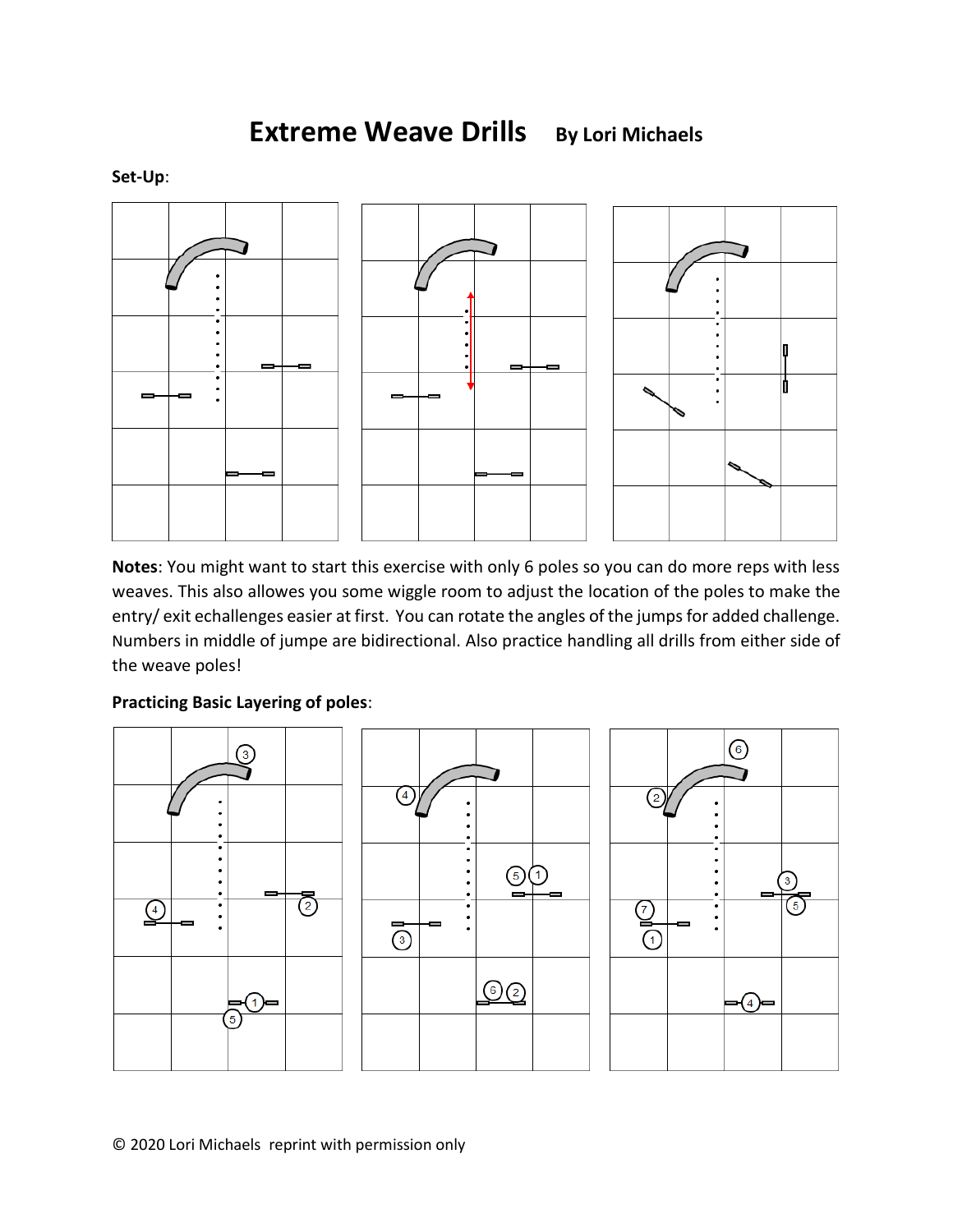## **Weaves into pressure:**

This is hard for many dogs at first! If it is overly challenging, then simply expand the distance between the end of the weaves and the tunnel. A placed reward at the end of the poles will help the dogs come into the pressure.



## **Discriminations:**

If these are too difficult, make sure the dog first knows how to enter at the recessed approaches independently. Move jumps and tunnels or use less poles to make the discriminations easier. Practice having the dog be able to find the weave poles from the obstacle leading into them before doing the entire sequences.